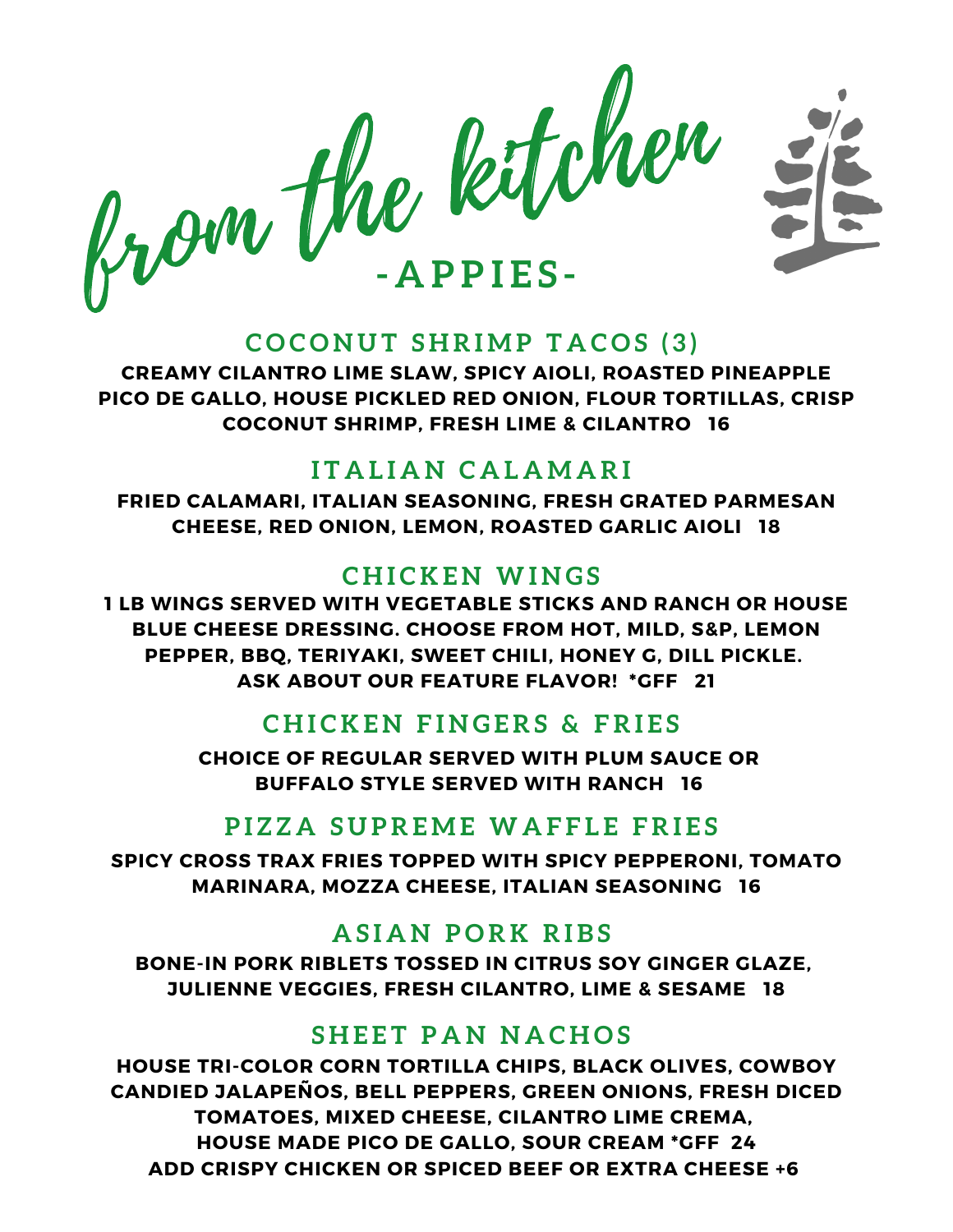# **S O U P - S A L A D S - B OWL S**

#### **S O U P O F T H E D A Y**

**CHEF'S CREATION CUP 4 BOWL 7 ADD GRILLED GARLIC BREAD +2**

#### **S U M M E R G A R D E N S A L A D**

**ARTISAN GREENS, GARDEN KALE, SPIRAL BEETS, CARROT, CUCUMBER, CHERRY TOMATO, PICKLED CRANBERRIES, TOASTED ALMONDS, BLUE CHEESE CRUMBLE, HOUSE BALSAMIC HERB VINAIGRETTE GF STARTER 8 FULL 14**

#### **C L A S S I C C A E S A R S A L A D**

**CRISP ROMAINE, HOUSE CROUTONS, FRESH GRATED PARMESAN REGGIANO, HOUSE MADE CAESAR DRESSING STARTER 8 FULL 14 \*ADD TO ANY SALAD SHRIMP SKEWER OR CHICKEN, GRILLED OR CAJUN STYLE +7.5**

#### **D Y N A M I T E S U S H I B OWL**

**STICKY SUSHI RICE, ARTISAN GREENS, TOMATO & PINEAPPLE SALSA, AVOCADO, CUCUMBER, PICKLED GINGER, COCONUT FRIED SHRIMP, TEMPURA YAM CHIPS, DYNAMITE DRIZZLE, SOY YUZU WASABI DRESSING, SESAME SEEDS, NORI 22**

#### ASIAN HOISIN STIR FRY NOODLE BOWL

**CHOW MEIN NOODLES, STIR-FRY VEGETABLES, HOUSE MADE HOISIN GINGER CHILI SAUCE, SESAME, CILANTRO, PINEAPPLE, CRUNCHY NOODLES, LIME 16 ADD CHICKEN BREAST OR SHRIMP SKEWER +7.5**



# **- B A S K E T S -**

**SWEET POTATO FRIES \*GFF 8 ONION RINGS 8 WEDGES 8 SPICY WAFFLE FRIES 8 CHIPS \*GFF 6 FRENCH FRIES \*GFF 6**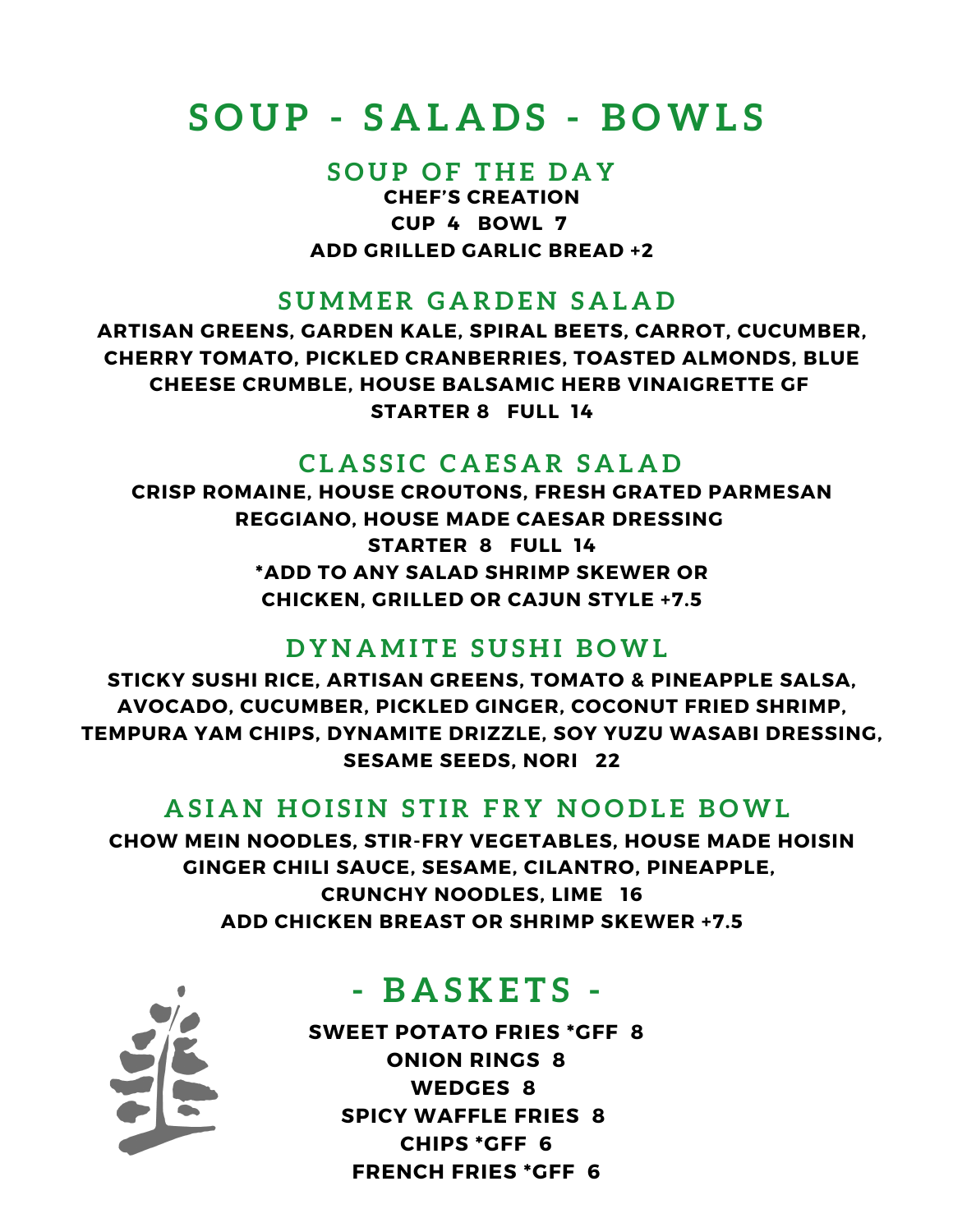# **- H A N D H E L D S -**

**SERVED WITH CHOICE OF FRIES, GARDEN SALAD, CREAMY COLESLAW OR FEATURE CUP OF SOUP SUB FOR CAESAR SALAD, SWEET POTATO FRIES, SPICY WAFFLE FRIES, WEDGES OR ONION RINGS +2.5**

## **H P B A C O N C H E E S E B U R G E R**

**HOUSE MADE BEEF CHUCK PATTY, RHUBARB MULE BBQ SAUCE, AGED CHEDDAR, DOUBLE SMOKED THICK CUT BACON, BUTTERLEAF LETTUCE, FARM FRESH TOMATO, RED ONION, MAYO, MUSTARD, DILL PICKLE 20**

#### **P O I N T E B U R G E R**

**HOUSE MADE BEEF CHUCK PATTY, RHUBARB MULE BBQ SAUCE, BUTTERLEAF LETTUCE, FARM FRESH TOMATO, RED ONION, MAYO, MUSTARD, DILL PICKLE 17**

#### **B E Y O N D M E A T B U R G E R**

**BEYOND MEAT PATTY, VEGAN CHEESE, HOUSE RHUBARB BBQ SAUCE, MUSTARD, ALL THE VEGGIES \*VEGAN 18**

#### **B L A C K & B L U E B U R G E R**

**HOUSE MADE BEEF CHUCK PATTY, CAJUN SPICED, BLUE CHEESE, CRISP ONION RING, ROASTED GARLIC AIOLI, BUTTER LETTUCE 19**

#### **T H E T R O P I C A L C H I C K E N H O T M E S S**

**TERIYAKI HOT CRISPY CHICKEN BREAST, SPICY MAYO, CREAMY COLESLAW, PINEAPPLE PICO DE GALLO 18**

#### $C$ **A N A** DIAN CHICKEN CORDON BLEU

**GRILLED CHICKEN BREAST, CANADIAN BACK BACON, SWISS CHEESE, HONEY GRAINY MUSTARD AIOLI, LETTUCE, TOMATO, BRIOCHE BUN \*\*GF 20**

#### "TASTES LIKE THANKSGIVING TURKEY DINNER" CLUB

**ROASTED NATURAL TURKEY BREAST, CANADIAN BACK BACON, AGED CHEDDAR CHEESE, CRANBERRY AIOLI, TOASTED HERB CIABATTA BUN, BUTTER LETTUCE, FARM FRESH TOMATO \*\*GF 18**

#### **T H A I C H I L I C H I C K E N WR A P**

**GRILLED OR CRISPY CHICKEN BREAST, SWEET CHILI SAUCE, SESAME CHOW MEIN NOODLES, GREEN ONION, CARROT, MIXED CHEESE, LEAF LETTUCE, SPICY AIOLI, FRESH CILANTRO, TOASTED FLOUR TORTILLA 17**



#### $CLASSIC BEEF DIP$

**GARLIC TOASTED CIABATTA, HOUSE ROAST BEEF, SWISS CHEESE, AU JUS \*\*GF 21**

#### **WI N D M I L L S T E A K S A N DWI C H**

**GRILLED 8OZ ALBERTA NY STRIP STEAK, SAUTÉED WILD MIXED MUSHROOMS, CRISP ONION RING, THICK SLICED GARLIC BREAD \*\*GF 28**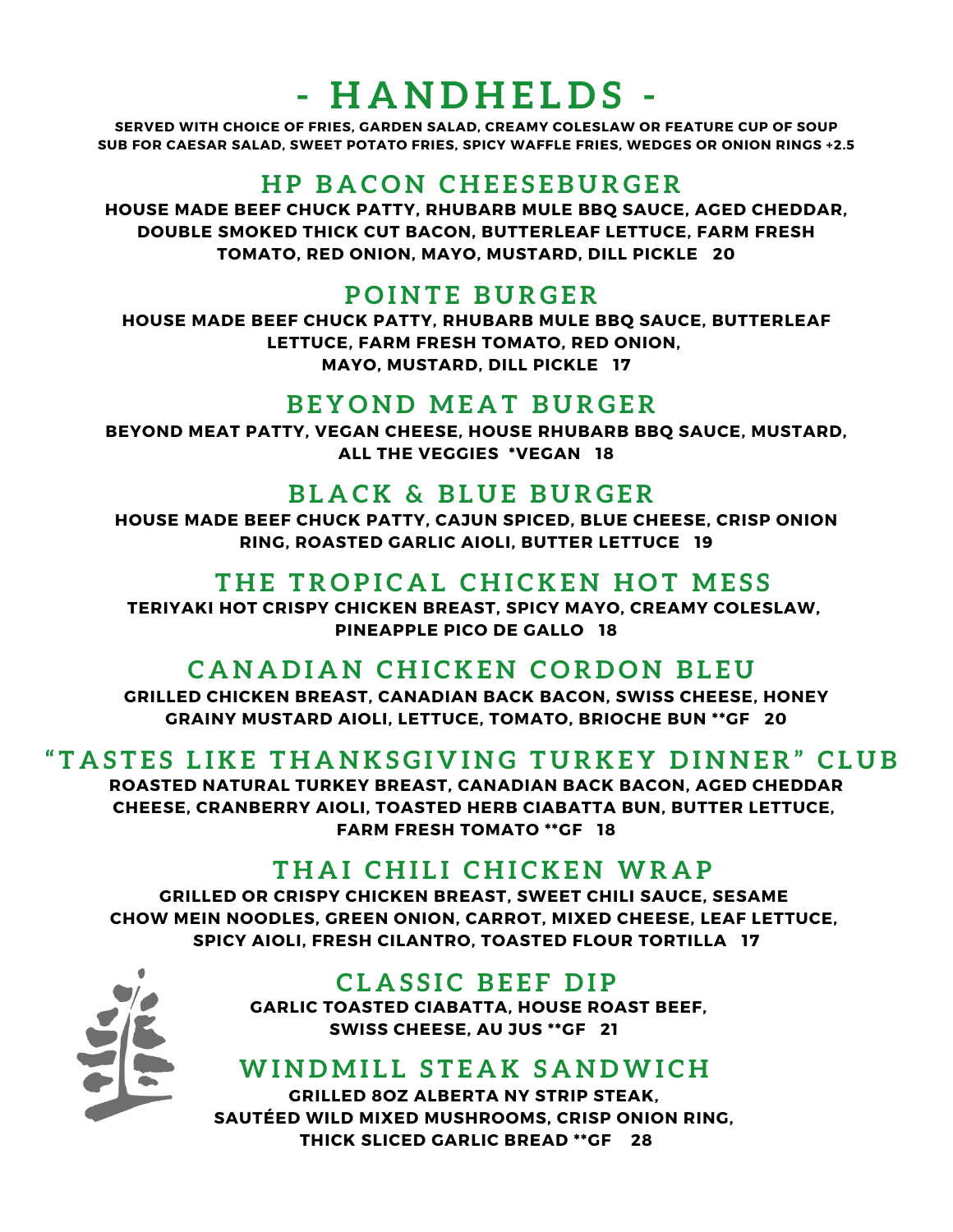



#### **C H E E S E B U R G E R**

**FIRE ROASTED TOMATO MARINARA, GROUND BEEF, BACON BITS, PICKLES, MIXED CHEESE, FRESH LETTUCE, TOMATO, ONION, BBQ AIOLI DRIZZLE**

#### **H O T H O N E Y H AWA I I A N**

**FIRE ROASTED TOMATO MARINARA, CANADIAN BACK BACON, ROASTED PINEAPPLE, MOZZA & CHEDDAR CHEESE, SPICY HONEY DRIZZLE**

#### EVERYTHING BUT THE KITCHEN SINK

**FIRE ROASTED TOMATO MARINARA, PEPPERONI, BACK BACON, BACON BITS, BELL PEPPERS, GREEN ONIONS, OLIVES, MOZZA CHEESE, FRESH TOMATO**

# **D O U B L E P E P P E R O N I**

**FIRE ROASTED TOMATO MARINARA, ONE LAYER PEPPERONI UNDER THE MOZZA CHEESE AND ONE LAYER ON TOP**

# **- D E S S E R T S -**

#### **B U C K E T O F B A L L S**

**CINNAMON SUGAR DUSTED DONUT HOLES WITH CHOCOLATE OR CARAMEL SAUCE SMALL 5 LARGE 8**

# SALTED CARAMEL & PRETZEL FUDGE

**SERVED WITH ICE CREAM 8 B R OWN I E**

#### **S C O O P S**

**RASPBERRY SORBET 6**

**ICE CREAM 5**

**\*GFF – ITEM IS PREPARED IN THE DEEP FRYER AND IS SUBJECT TO CONTAMINATION WITH OTHER FLOUR BATTERED FOOD. PLEASE USE YOUR DISCRETION \*GF – GLUTEN FREE \*\*GF – GLUTEN FREE WITH BUN SUBSTITUTION \*VEGAN/VEGETARIAN**